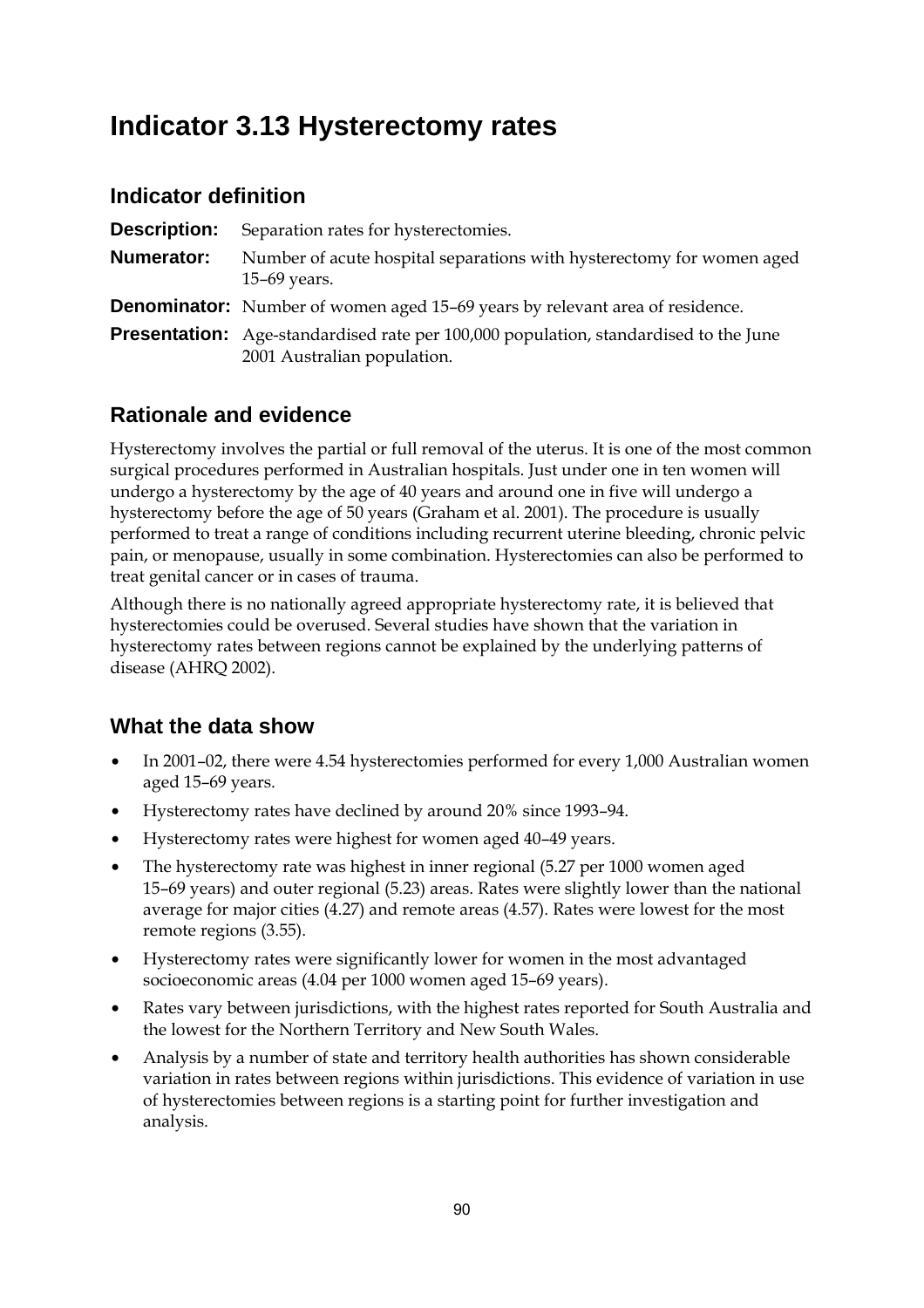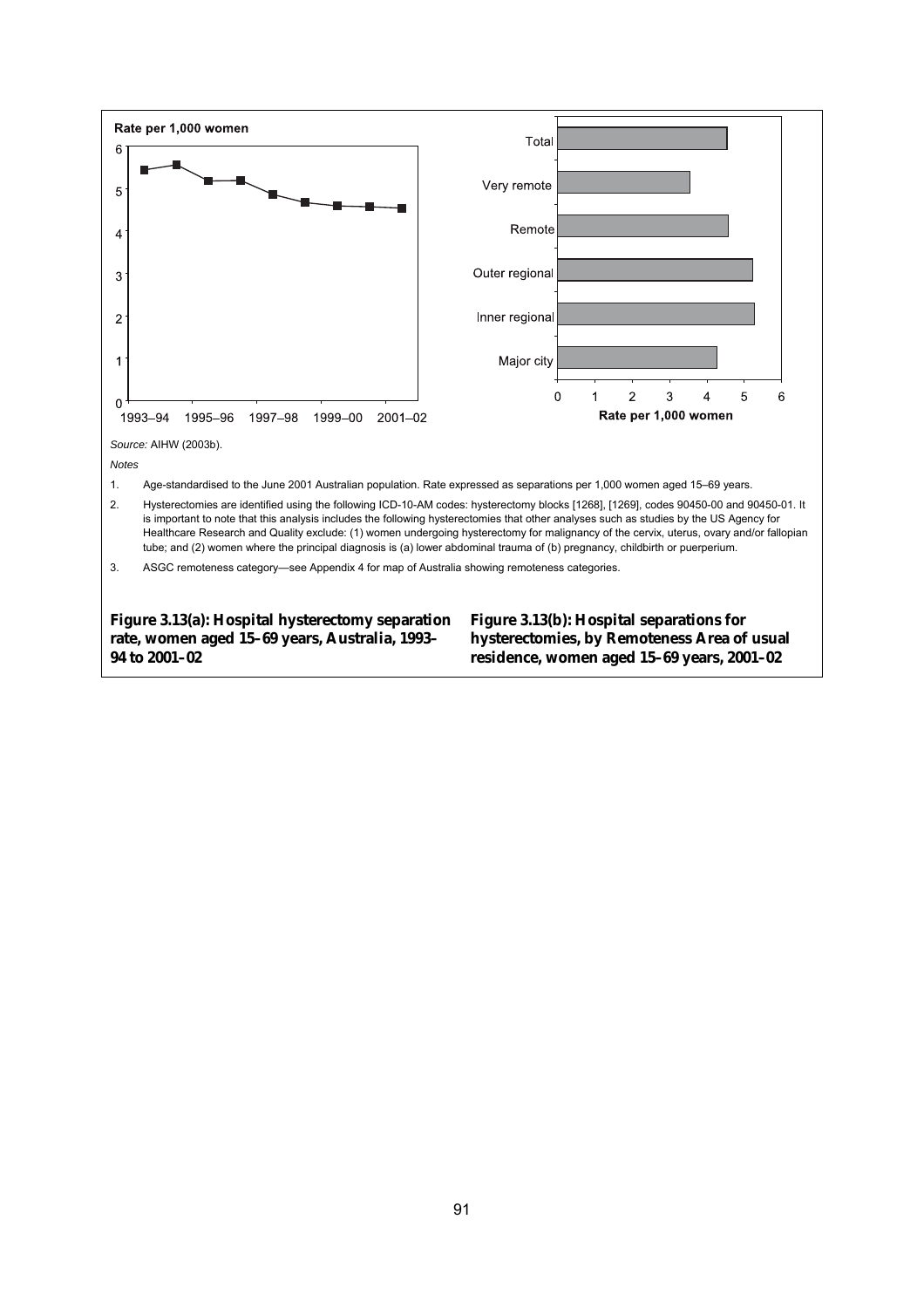# **Indicator 3.14 Hospital costs**

# **Indicator definition**

| <b>Description:</b> | Average cost per casemix-adjusted separation for public acute care<br>hospitals.                                                                                                                                                                                                                                                         |
|---------------------|------------------------------------------------------------------------------------------------------------------------------------------------------------------------------------------------------------------------------------------------------------------------------------------------------------------------------------------|
| <b>Numerator:</b>   | Total admitted patient costs reported for public acute care hospitals. Costs<br>are calculated by multiplying total reported costs by the admitted patient<br>fraction (IFRAC) reported for each hospital.                                                                                                                               |
|                     | <b>Denominator:</b> Total casemix-adjusted separations reported for public acute care hospitals.<br>Separations include all care types, including those other than acute.<br>Newborns with no qualified days are excluded, along with records that do<br>not relate to admitted patients (boarders and posthumous organ<br>procurement). |
|                     | <b>Presentation:</b> Cost per casemix-adjusted separation.                                                                                                                                                                                                                                                                               |

# **Rationale and evidence**

The cost per casemix-adjusted separation is a measure of the average cost of admitted patient care and as such can be taken as a measure of the relative technical efficiency of hospitals. The measure of hospital outputs is weighted for differences in the casemix of hospitals, which takes account of a major criticism of approaches that compare average costs per separation. Casemix weightings are based on the Australian refined DRGs (AR-DRGs) and on previous DRG versions.

DRGs are a relatively poor measure of outputs for non-acute and psychiatric services and even though these services account for a small proportion of acute hospital outputs, caution should be applied in interpreting results related to DRGs. Because casemix weights change from year to year, caution should also be applied in interpreting time series. Care needs to be taken to allow for differences between jurisdictions in counting rules, financial reporting methods, treatment of particular expenditure items and allocation of overhead costs. Differences in the scope of services delivered by hospitals may reduce their comparability. For example, some jurisdictions admit patients who may be treated as non-admitted patients in other jurisdictions. The measure is sensitive to differences between jurisdictions in input prices, particularly differences in salary and wage levels for key health staff categories, which may mask underlying differences in the productivity of hospitals.

- The average cost per casemix-adjusted separation for 2001–02 was \$3,017. This represents an increase of 7.6% on the previous year. Increases in the costs of medical staff and visiting medical officers, nursing and medical supplies accounted for a major share of the increase in costs compared with the pervious year.
- The cost per casemix-adjusted separation has increased over time from \$2,496 in 1996–97 to \$3,017 in 2001–02, an average annual increase of 3.9%.
- Employee-related costs (including visiting medical officers) account for 72% of recurrent costs. Nursing is the largest single cost component, accounting for 27% of costs, followed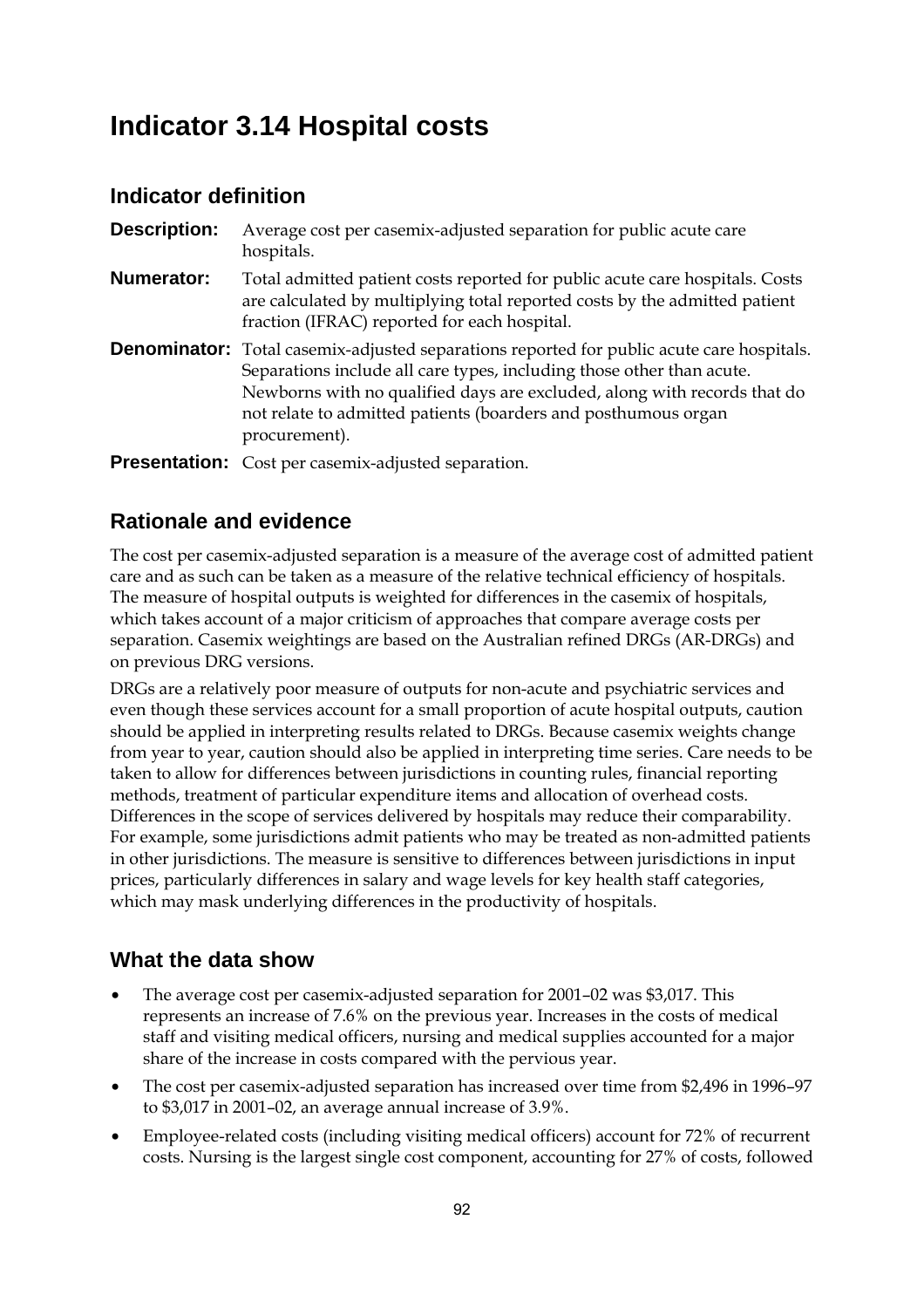by medical costs. Medical and drug supplies are the largest component of non-labourrelated costs, accounting for 48% of non-labour costs.

• In 2001–02, the cost per casemix-adjusted separation was highest in the Australian Capital Territory (\$3,769) and the Northern Territory (\$3,709), and lowest in Queensland (\$2,741) and South Australia (\$2,898).



#### **Figure 3.14(a): Cost per casemix-adjusted separation, public hospitals, Australia**



#### **Indicator related to:**

3.15 Length of stay in hospital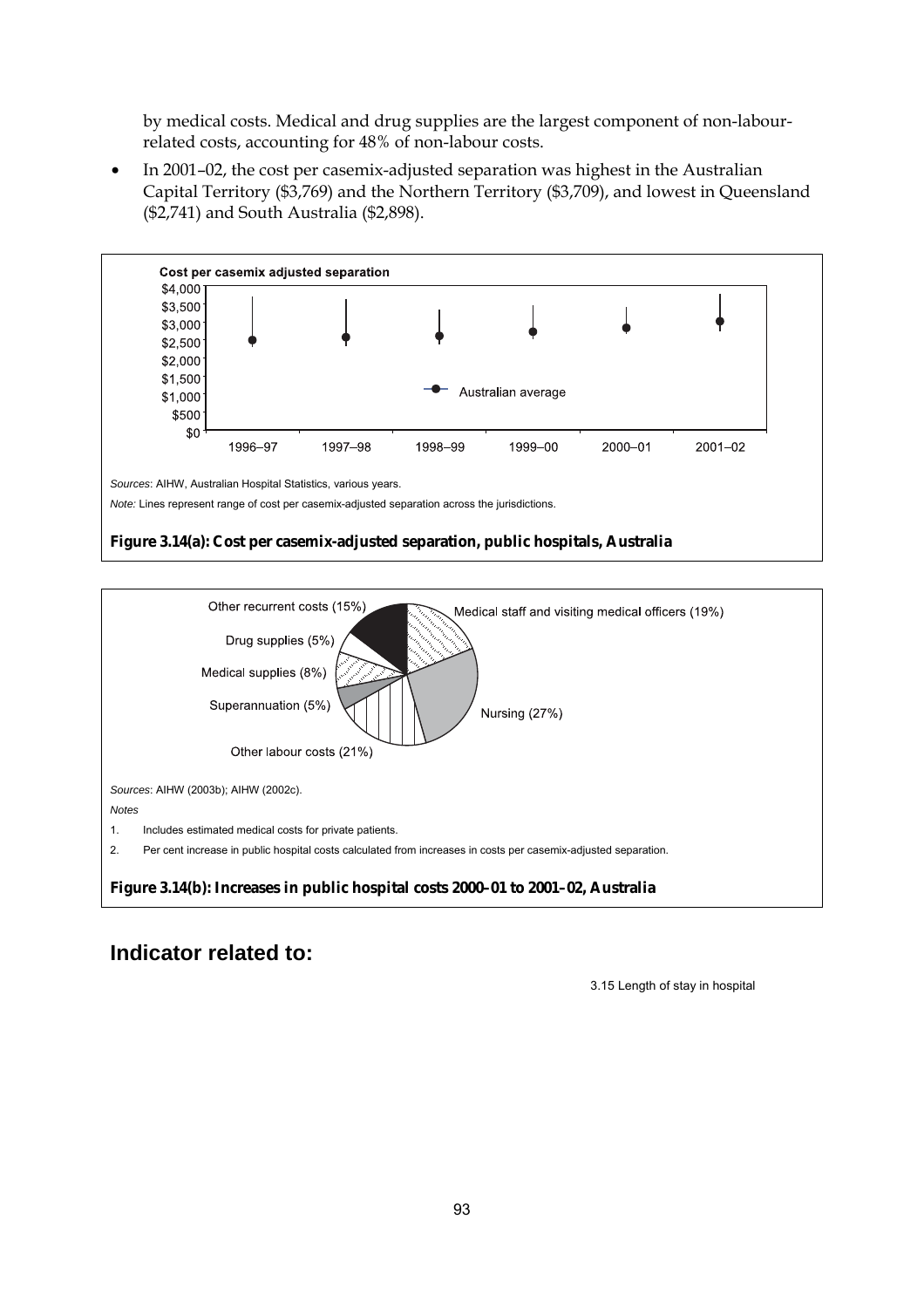# **Indicator 3.15 Length of stay in hospital**

#### **Indicator definition**

| <b>Description:</b> | Relative stay index (RSI) by medical surgical and other DRGs.                                                                                        |
|---------------------|------------------------------------------------------------------------------------------------------------------------------------------------------|
| Numerator:          | Number of actual patient days for acute care separations.                                                                                            |
|                     | <b>Denominator:</b> Expected number of patient days, given the DRG mix for a particular<br>hospital, and other factors influencing length of stay.   |
|                     | <b>Presentation:</b> Ratio of the average length of stay for each jurisdiction to the total<br>Australian average length of stay (casemix adjusted). |

#### **Rationale and evidence**

The average length of hospital stay per separation is a measure of the efficiency of acute care hospitals. However, because hospitals and jurisdictions vary in terms of their casemix, (i.e. the mix of patients within DRGs), it is appropriate to adjust length of stay measures to account for casemix.

An RSI compares the actual length of stay in a hospital to the expected length of stay. An RSI rating of > 1 indicates that the average length of stay is longer than would be expected given the jurisdiction's or hospital's casemix distribution. An RSI rating of < 1 indicates that the number of patient days used was less than would have been expected. There are two different RSI calculation methods used. The indirect method uses the casemix and age distribution of the jurisdiction or hospital to estimate the expected stay. Calculated in this way, RSI is not directly comparable between cells in the table (Appendix 2) as each cell is a comparison of the cell with the average. The direct method adjusts the casemix of the jurisdiction or hospital to the national casemix, allowing cells to be directly comparable. The RSIs presented here are calculated using the direct standardisation method.

Some caution needs to be applied in interpreting these indices. Despite the approach used for adjusting for casemix, there may be other factors that contribute to the resulting indices. For example, there are DRGs that are predominantly performed in the public sector in some States and Territories, which are generally associated with more complex emergency surgical and medical cases.

- There are variations between jurisdictions and between the public and private sectors in the RSI for 2001–02.
- For surgical separations, the directly standardised RSI was 1.02 for public hospitals (longer lengths of stay than expected) and 0.97 for private hospitals (lower lengths of stay than expected). Within the public sector, Queensland had the lowest RSI for surgical separations at 0.99.
- Between 1997–98 and 2001–02 there was a fall in the directly standardised RSI for both the public and private sectors for medical and surgical separations. On a casemix adjusted basis, the average length of stay in private hospitals fell by 11% for surgical separations and 6% for medical separations. In public hospitals the average length of stay fell by 8% for surgical separations and 7% for medical separations.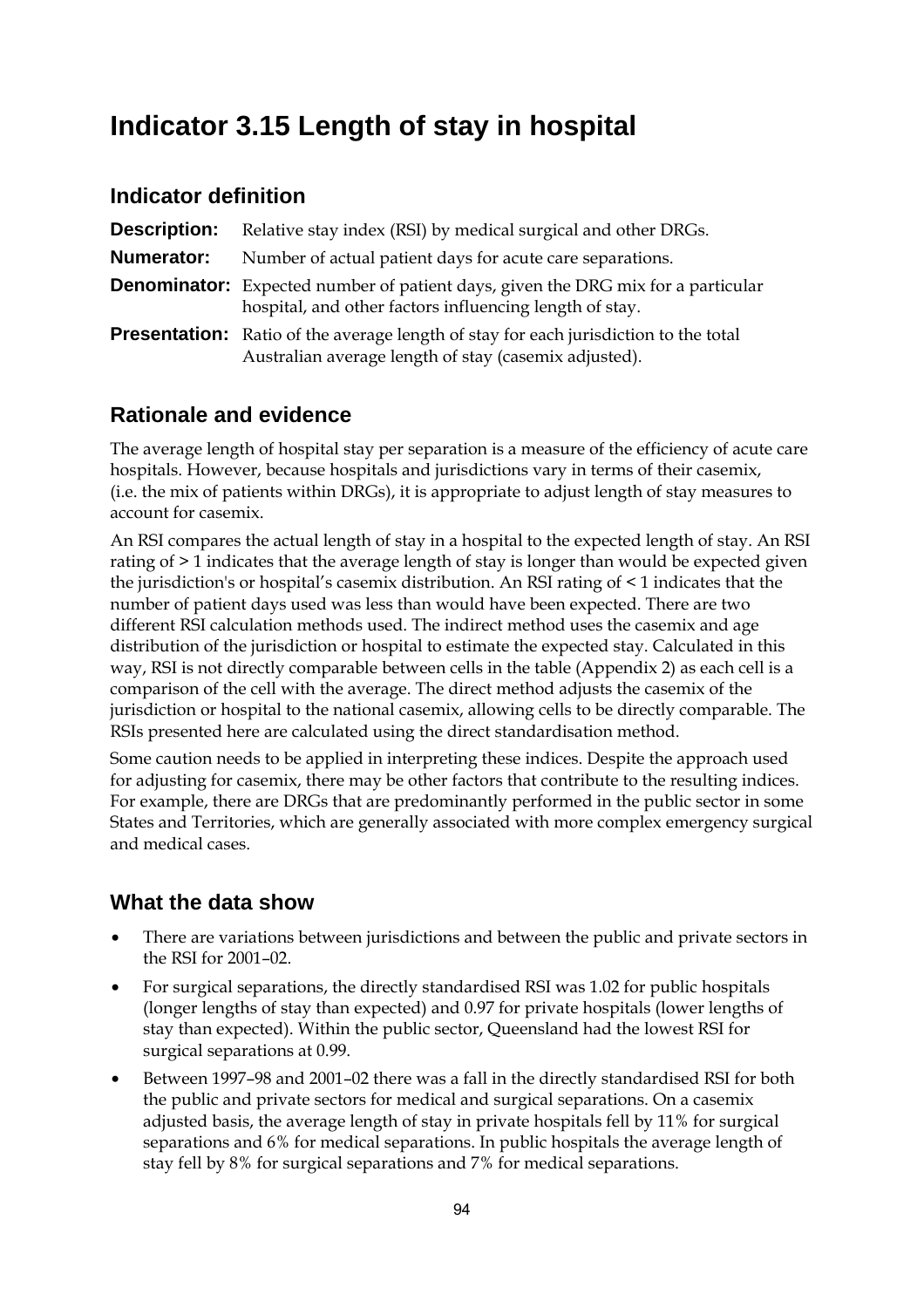• For medical separations, the directly standardised RSI is 0.98 for public hospitals and 1.13 for private hospitals. Within the public sector, Queensland had the lowest directly standardised RSI for medical separations at 0.91.



#### **Indicator related to:**

3.14 Hospital costs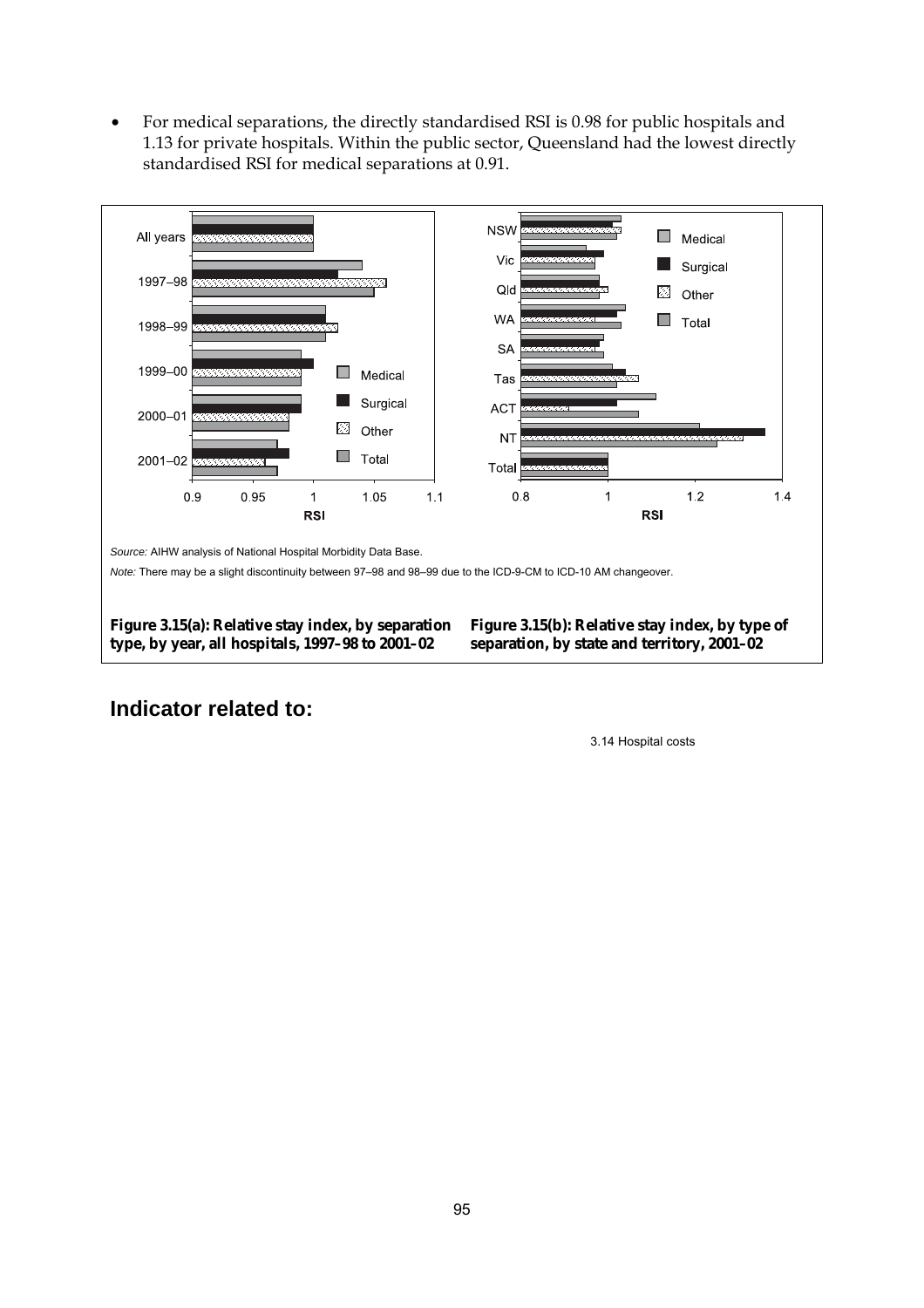# **Indicator 3.16 Waiting times in emergency departments**

# **Indicator definition**

| <b>Description:</b> | Percentage of patients who are treated within national benchmarks for<br>waiting in public hospital emergency departments for each triage category.                                            |
|---------------------|------------------------------------------------------------------------------------------------------------------------------------------------------------------------------------------------|
| <b>Numerator:</b>   | Presentations to public hospital emergency departments that were treated<br>within benchmarks for each triage category.                                                                        |
|                     | <b>Denominator:</b> All presentations to public hospital emergency departments for each triage<br>category.                                                                                    |
|                     | <b>Presentation:</b> Proportion of patients presenting to emergency departments who are<br>treated within national benchmarks for waiting for each triage category, by<br>state and territory. |

# **Rationale and evidence**

Emergency departments in public hospitals play a key role in ensuring that the public hospital system is able to manage emergency patients requiring rapid treatment and also less urgent cases where community-based medical care is not appropriate or not available.

Patients attending emergency departments should be treated within an appropriate time. All patients attending public hospital emergency departments are assessed and are assigned a triage category, which reflects the urgency with which treatment should commence. The appropriate time for commencing treatment decreases as the urgency of the triage category increases. Within Australia, benchmarks for the commencement of treatment have been identified for each triage category (AIHW 2001c). The benchmarks are as follows:

- triage category 1: patient needs resuscitation seen immediately
- triage category 2: emergency seen within 10 minutes triage category 3: urgent seen within 30 minutes
- triage category 4: semi-urgent seen within 60 minutes
- triage category 5: non-urgent seen within 120 minutes

This indicator measures the extent to which these benchmarks have been achieved.

- In 2001–02, over 99% of patients requiring resuscitation were seen immediately, and 76% of patients requiring emergency treatment were seen within 10 minutes. This was a slight improvement over the previous year for resuscitation and emergency patients.
- In 2001–02, 60% of patients requiring urgent treatment were seen within 30 minutes, 59% of patients requiring semi-urgent treatment were seen within 60 minutes and 84% of patients requiring non-urgent treatment were seen within 120 minutes. There was deterioration over the previous year for these triage categories.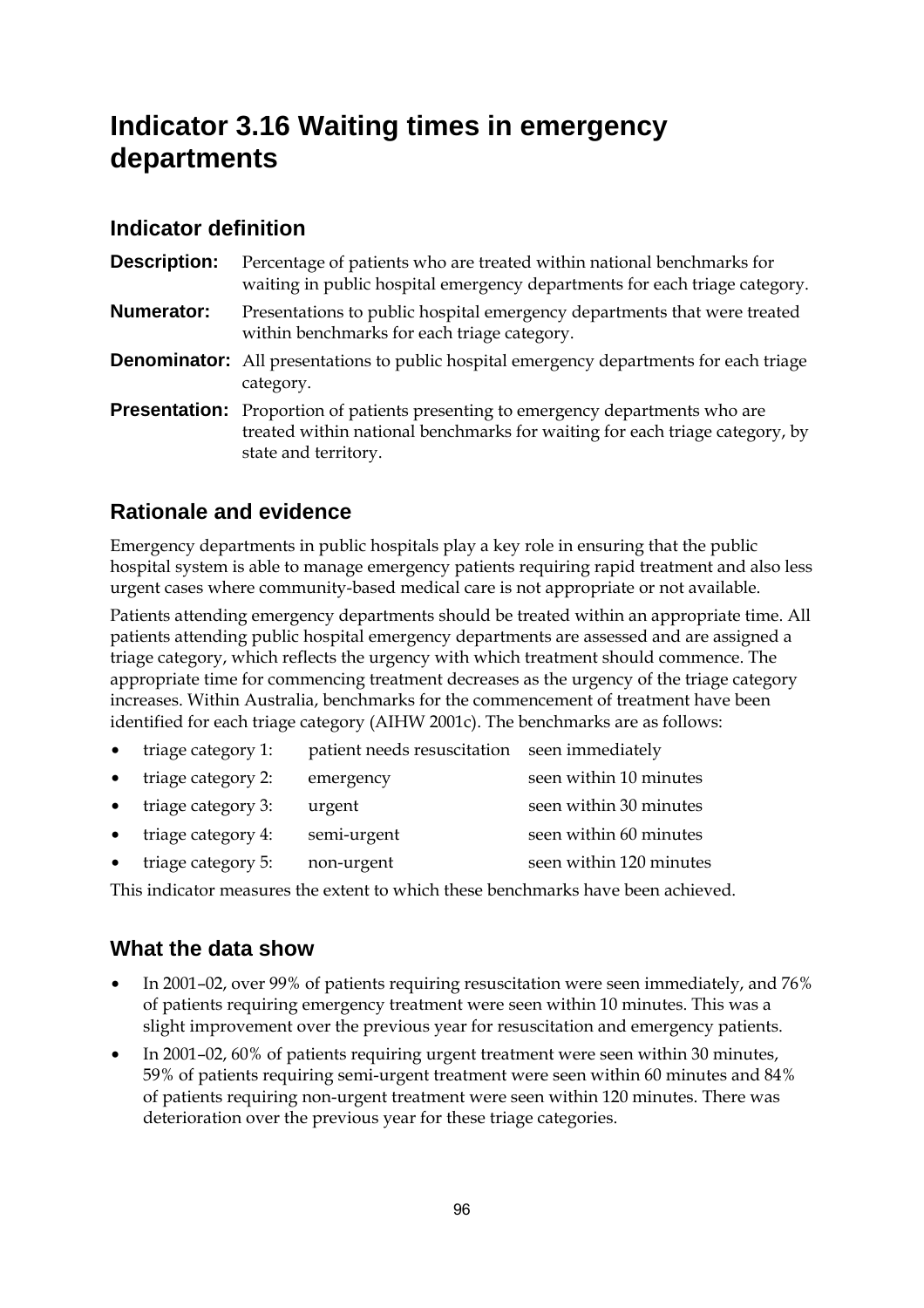• There is variability between jurisdictions in the achievement of the benchmarks for triage categories 2–5, which may reflect variation in coverage, how waiting times are calculated, triage categorisation and the types of patients that present to emergency departments.



# **Indicator related to:**

 3.17 Bulk billing for non-referred (GP) attendances

3.18 Availability of GP services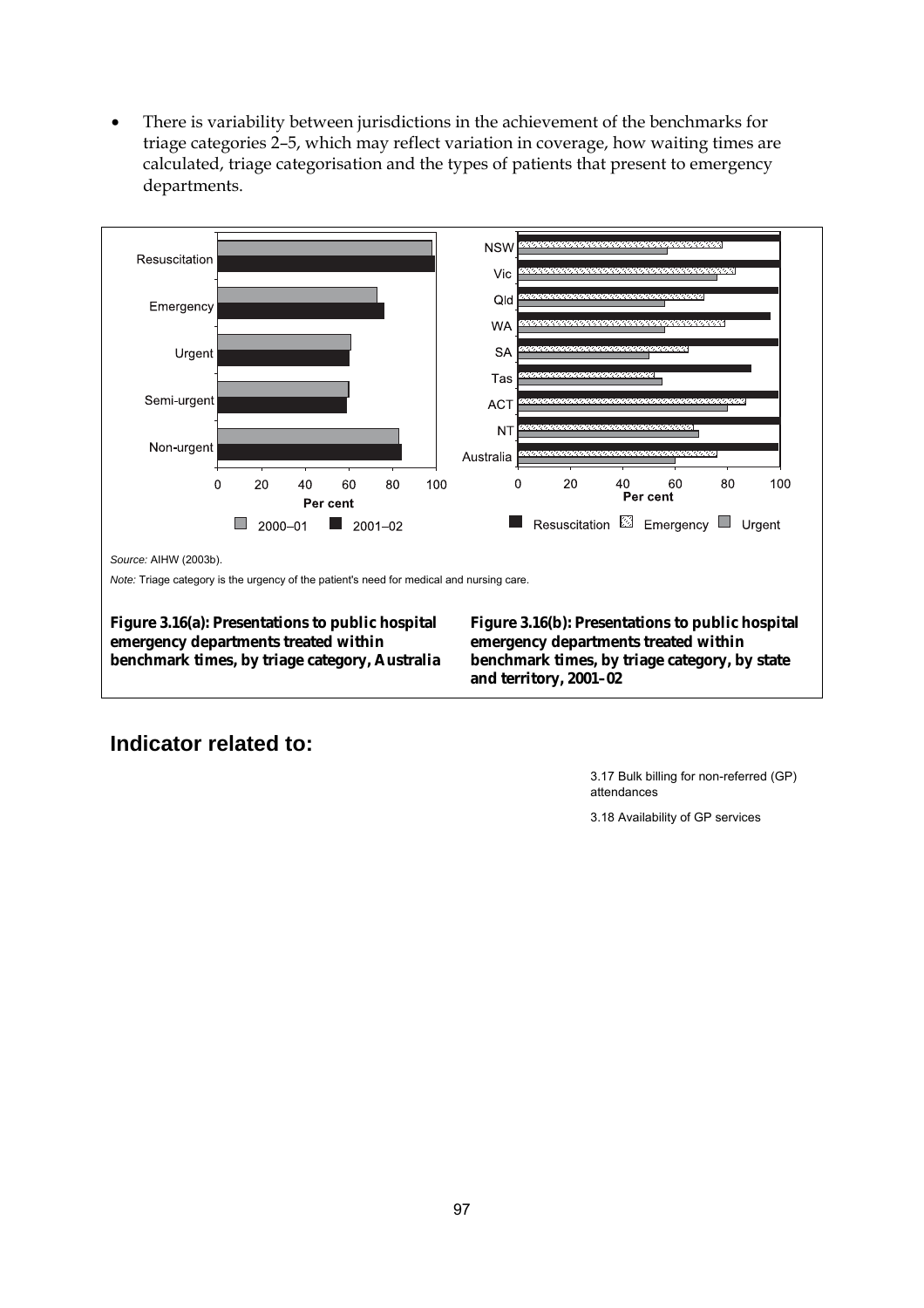# **Indicator 3.17 Bulk billing for non-referred (GP) attendances**

### **Indicator definition**

**Description:** Proportion of non-referred (GP) attendances that are bulk-billed (or directbilled) under the Medicare program. **Numerator:** Number of non-referred (GP) attendances that are bulk-billed. **Denominator:** Total number of non-referred (GP) attendances. **Presentation:** Proportion.

# **Rationale and evidence**

Accessibility to medical services can be considered across a number of dimensions such as affordability, and availability of services in terms of when and how readily they can be obtained by patients. This indicator considers accessibility from an affordability perspective.

Where GP services are bulk-billed, the Medicare rebate is accepted as the full cost of the medical service. In contrast, patient-billed services involve an out-of-pocket cost that needs to be met by the patient.

Changes in the level of bulk billing do not, in isolation, provide a clear indicator of affordability of, or access to GP services. Factors that affect the interpretation of this indicator are included in the technical notes in Appendix 3.

- In 2002–03, 70% of non-referred (gp) attendances were bulk-billed. While this rate remained high compared to the 53% proportion it was in 1984–85, it had decreased from the peak (80.6%) reached in 1996–97.
- The number of non-referred (GP) attendances that were bulk-billed declined from 82.6 million in 1996–97 to 67.3 million in 2002–03. The total number of non-referred (GP) attendances (those not bulk-billed as well as those bulk-billed) also declined, from 103.1 million in 1997-98 to 96.9 million.
- While the level of bulk billing for diagnostic imaging services increased from 1984–85 to 1998–99 and then decreased thereafter, the level of bulk-billing for obstetrics peaked in 1994-95. Bulk billing for specialist attendances increased from 21% in 1984–85 to 33% in 1995–96 and was 27% in June 2003. Bulk billing for pathology has increased continuously from 44% in 1984–85 to 84% in June 2003. The overall level of bulk billing across all services under the Medicare program was 67.8% in 2002–2003.
- At 90%, bulk billing for non-referred attendances remained high for the 10% of population living in the most disadvantaged areas, dropped with increasing socioeconomic status for the three groups that follow to 70% for the fourth decile. It rose again for the fifth, sixth and seventh deciles to 77%. The eight and ninth deciles had a 74% bulk-billing rate. The least disadvantaged group had, through the whole period, the lowest rate of bulk billing—66% in 2001–02.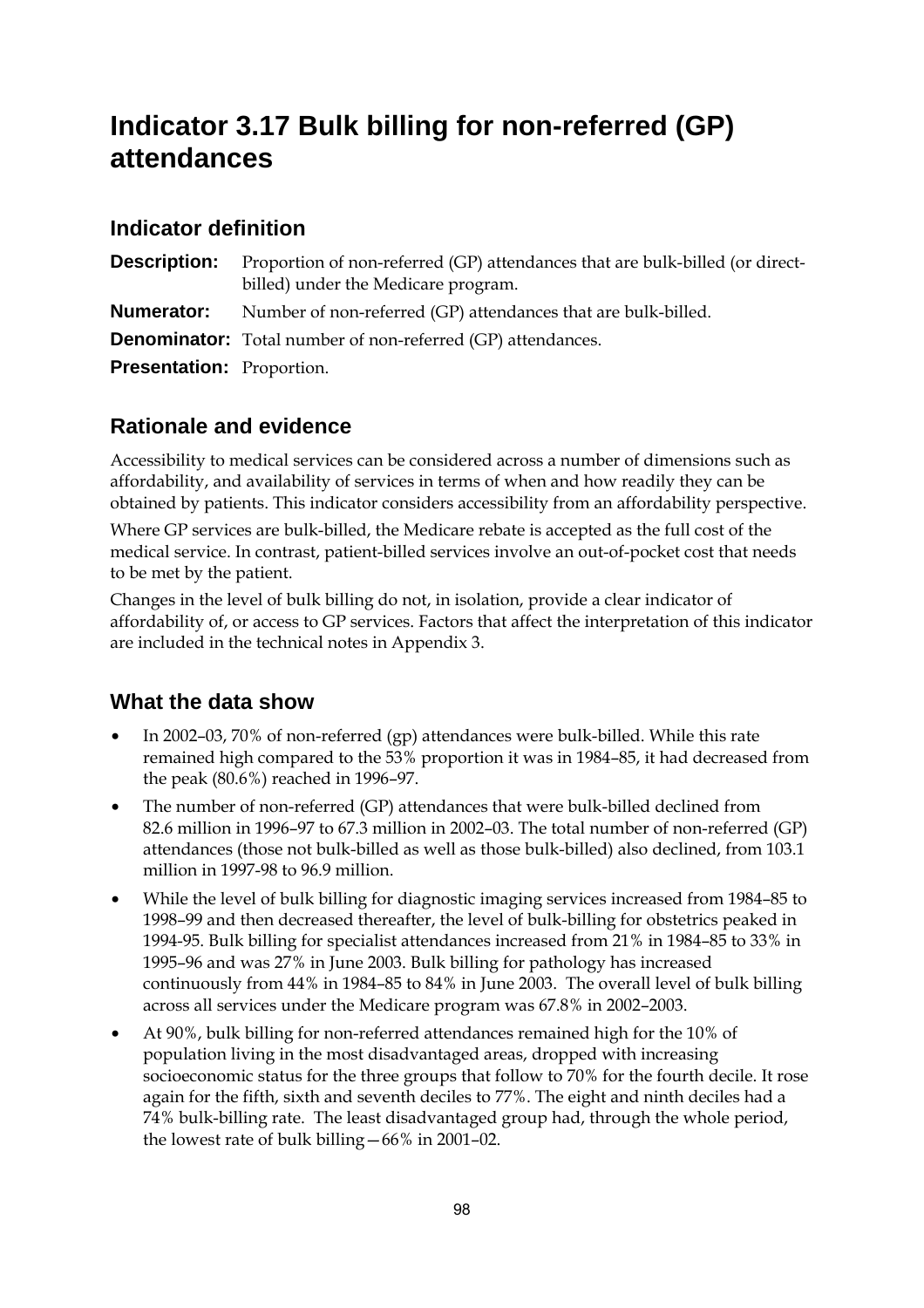- Between 1996–97 and 2001–02, bulk billing for non-referred attendances declined across the socioeconomic spectrum, irrespective of socioeconomic status.
- Bulk billing for non-referred attendances declined in capital cities, other urban areas and all rural areas. However, it showed an upward trend in remote centres until 2000–01 before declining and remained unchanged in other remote areas (Table A3.17(c)).
- The average patient contribution per service (out of hospital only) in current price terms, for patient-billed non-referred (GP) attendances increased from just under \$9 in 1996–97, the peak year for bulk billing, to \$12.91 in 2002–03.

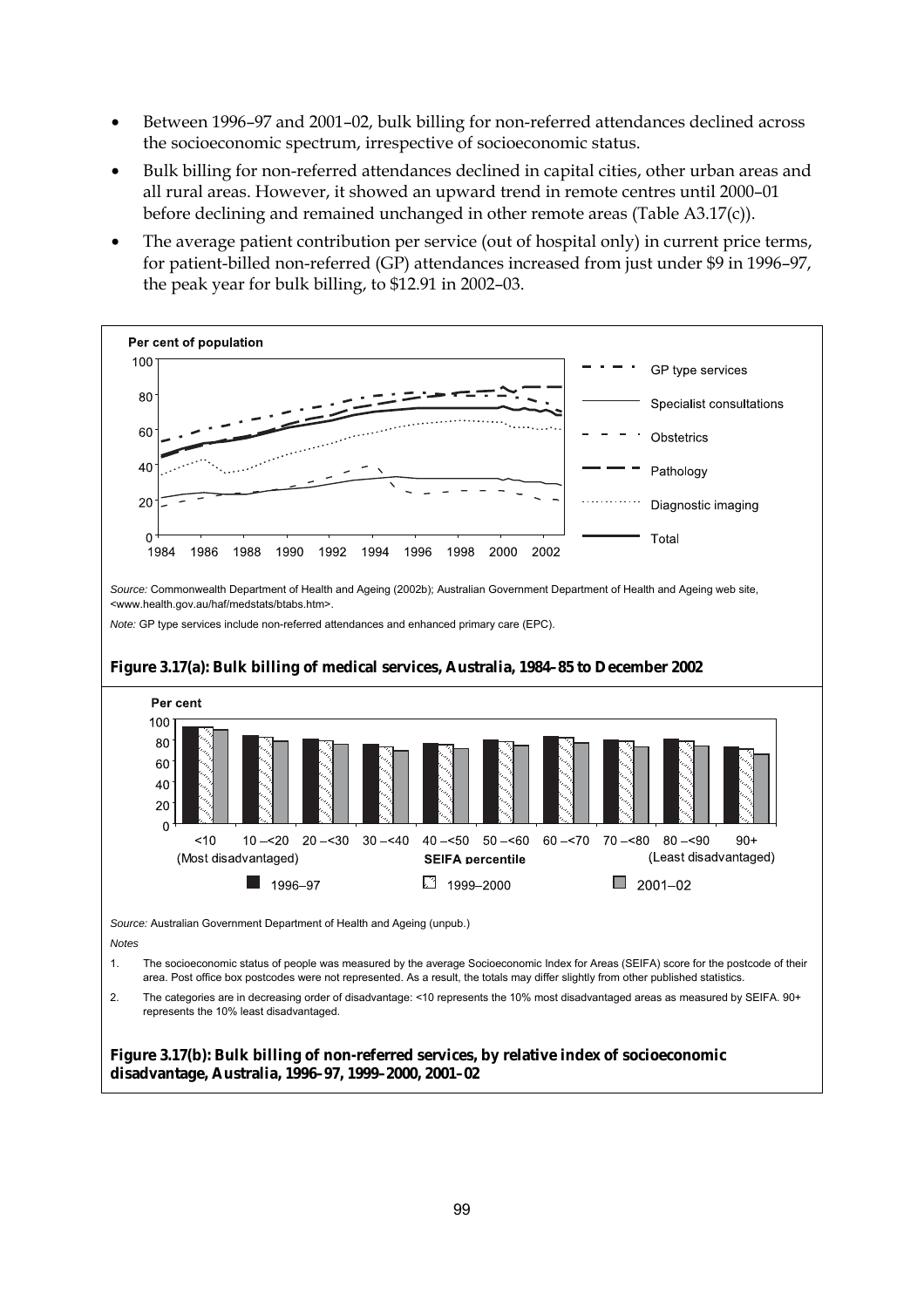# **Indicator 3.18 Availability of general practitioner services**

### **Indicator definition**

|            | <b>Description:</b> Availability of GP services on a full-time workload equivalent (FWE) basis.                                             |
|------------|---------------------------------------------------------------------------------------------------------------------------------------------|
| Numerator: | Full-time workload equivalent: FWE is calculated for each GP by dividing<br>the GP's Medicare billing by the mean billing of full-time GPs. |
|            | <b>Denominator:</b> Population by relevant area.                                                                                            |
|            | <b>Presentation:</b> Rate per 100,000 population.                                                                                           |

# **Rationale and evidence**

GPs are often the first point of contact for health services. Their availability, therefore, reflects accessibility to health services, particularly to primary care.

At the end of 2001–02, there were 24,307 non-specialist medical practitioners who claimed MBS benefits. This figure provides an estimate of the stock of GPs who bill Medicare but does not account for large variations in the number of services provided, and gives the same weight to full-time, part-time and casual GPs. A standardised measure is used to estimate the workforce supply of GPs. The FWE adjusts for the partial contribution of casual and part-time GPs, and the contribution of GPs who work more than the average full-time doctor does. At the end of 2001–02, there were 16,736 FWE GPs in Australia.

The billing threshold for included GPs was \$82,415 in 2001–02. These thresholds were \$71,940 and \$75,585 for 1996–97 and 1999–2000, respectively.

- Between 1996–97 and 2001–02, the number of FWE GPs in rural and remote areas increased by 11.4% (from 3,596 to 4,005 FWE GPs). The greatest increase was in other remote areas (23.6%) and the least was in large rural centres (6.2%).
- A comparison of the data between these two years shows that the distribution of GPs in 2001–02 is becoming less uneven across the RRMAs.
- Between 1996–97 and 2001–02, the number of FWE GPs per 100,000 population has decreased marginally for Australia overall, from 88 to 85.
- In 2001–02, availability remained highest in capital cities and lowest in other remote areas. The number of FWE GPs per 100,000 population appears to be increasing in rural areas.
- Female GPs currently represent 35% of GPs, but only 25% of GP workload as measured by FWE. This reflects the high rate of part-time and casual workforce participation amongst female doctors.
- Like the rest of the Australian workforce, the GP workforce is getting older on average. In 2001–02 GPs aged 55 and older represented 26% of FWE GPs in Australia.
- From 2004 there will be an additional 234 medical school places bonded to areas of workforce shortage and 150 GP registrars trained each year.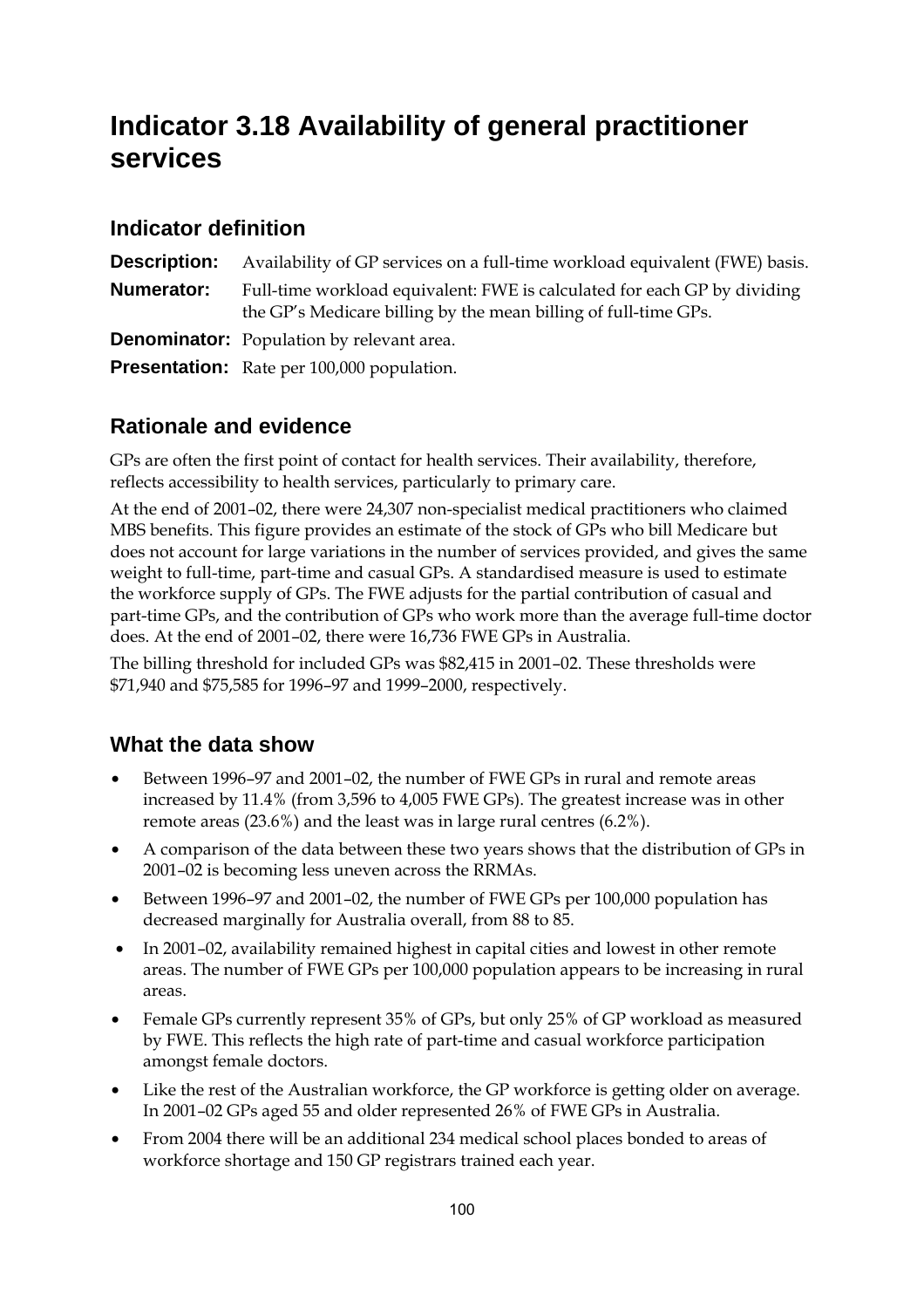

### **Indicator related to:**

 3.07 Potentially preventable hospitalisations

3.16 Waiting times in emergency departments

3.17 Bulk billing for non-referred (GP) attendances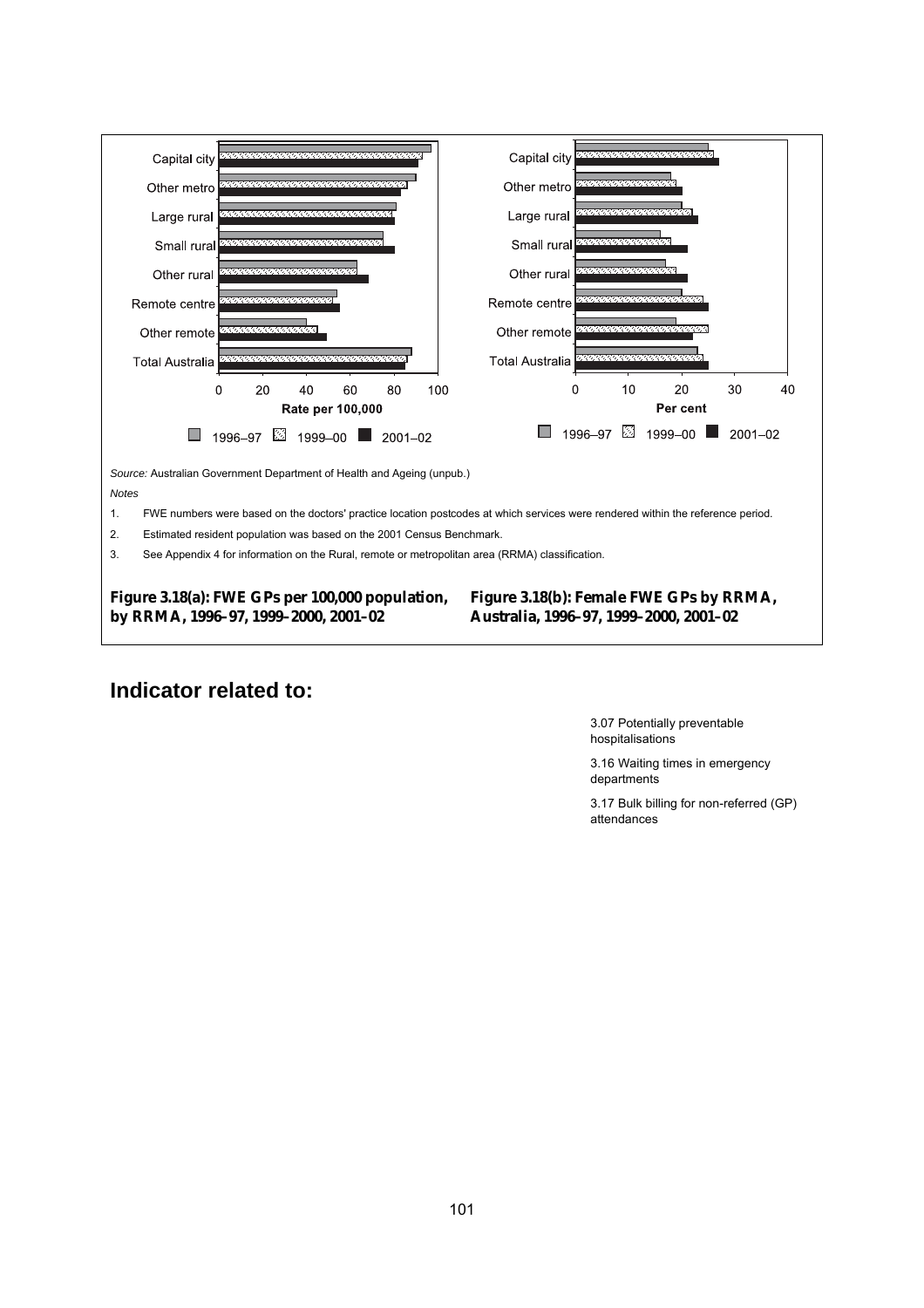# **Indicator 3.19 Access to elective surgery**

#### **Indicator definition**

**Description:** Median waiting time for access to elective surgery—from the date they were added to the waiting list to the date they were admitted.

**Presentation:** The median waiting time by state and territory. Days on which the patient was not ready for care are omitted. For patients transferred from a waiting list managed by one hospital to that managed by another, the time waited on the first list is not generally included.

### **Rationale and evidence**

These indicators track median waiting times and separation rates for three surgical procedures: coronary artery bypass grafts, hip replacements and knee replacements.

Differing rates suggest variable access and could reflect unmet need.

- The median waiting time for coronary artery bypass surgery was 16 days nationally in 2001–02. This varied between jurisdictions, from 10 days in Victoria to 39 days in Tasmania.
- Hospital separation rates for coronary artery bypass surgery also varied between jurisdictions. Jurisdictions with higher surgery rates did not necessarily have lower median waiting times. Coronary artery bypass surgery is one procedure for achieving revascularisation. Angioplasty procedures are increasingly used as an alternative. However, waiting times for medical procedures such as angioplasty are not included in national data collected for elective surgery waiting times.
- Nationally, the median waiting time for total hip replacement was 96 days. The median varied between jurisdictions from 56 days in Queensland to 264 days in Tasmania. Agestandardised separation rates also varied between jurisdictions. Again, jurisdictions with higher surgery rates did not necessarily have lower median waiting times. Queensland had the lowest waiting times but also had one of the lowest separation rates. In comparison, Tasmania had the highest median waiting time and the second highest separation rate.
- A similar picture emerges for total knee replacement. The median waiting time was 131 days nationally, with significant variation between jurisdictions. Jurisdictions with comparatively higher separation rates did not necessarily achieve lower waiting times.